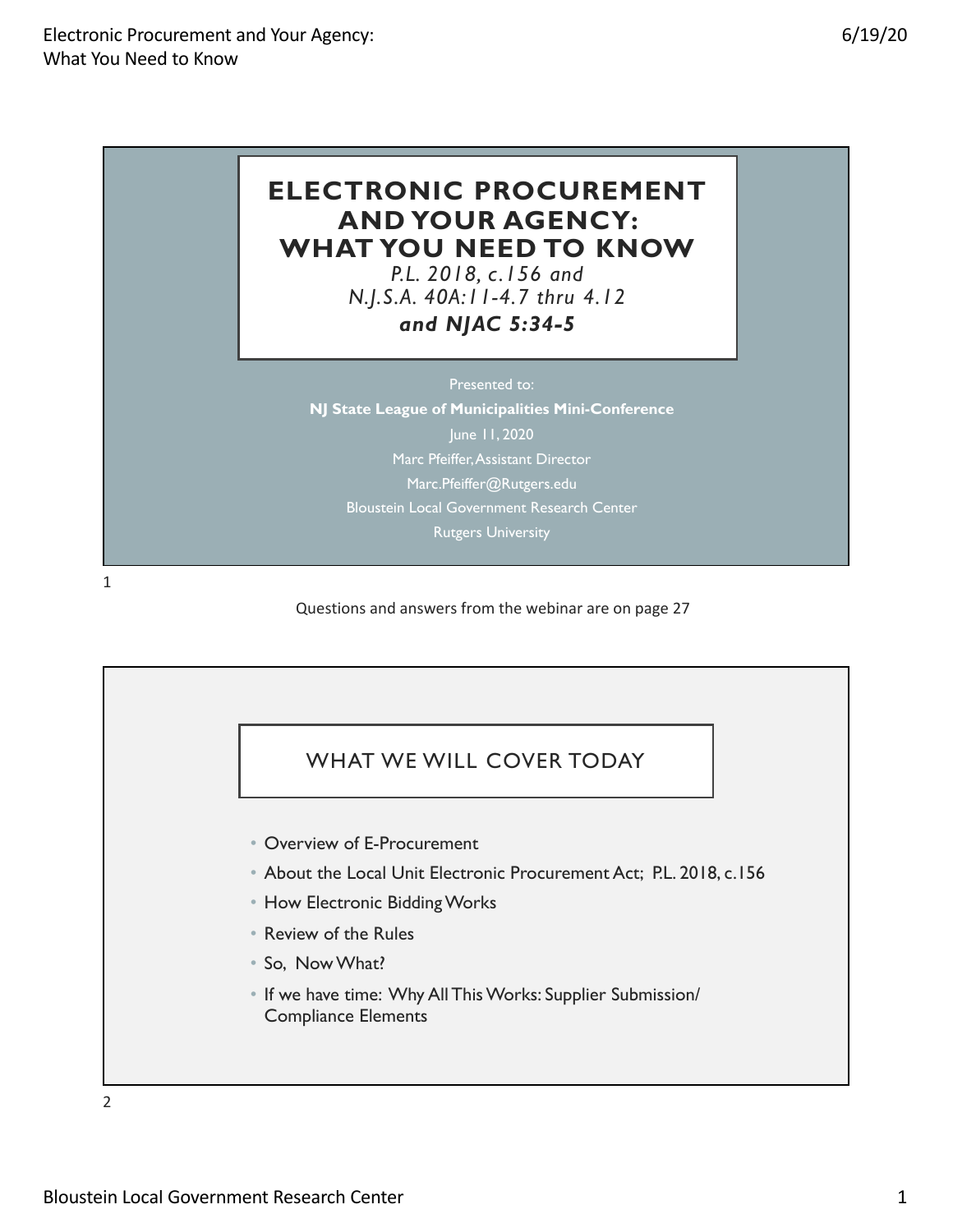



Bloustein Local Government Research Center 2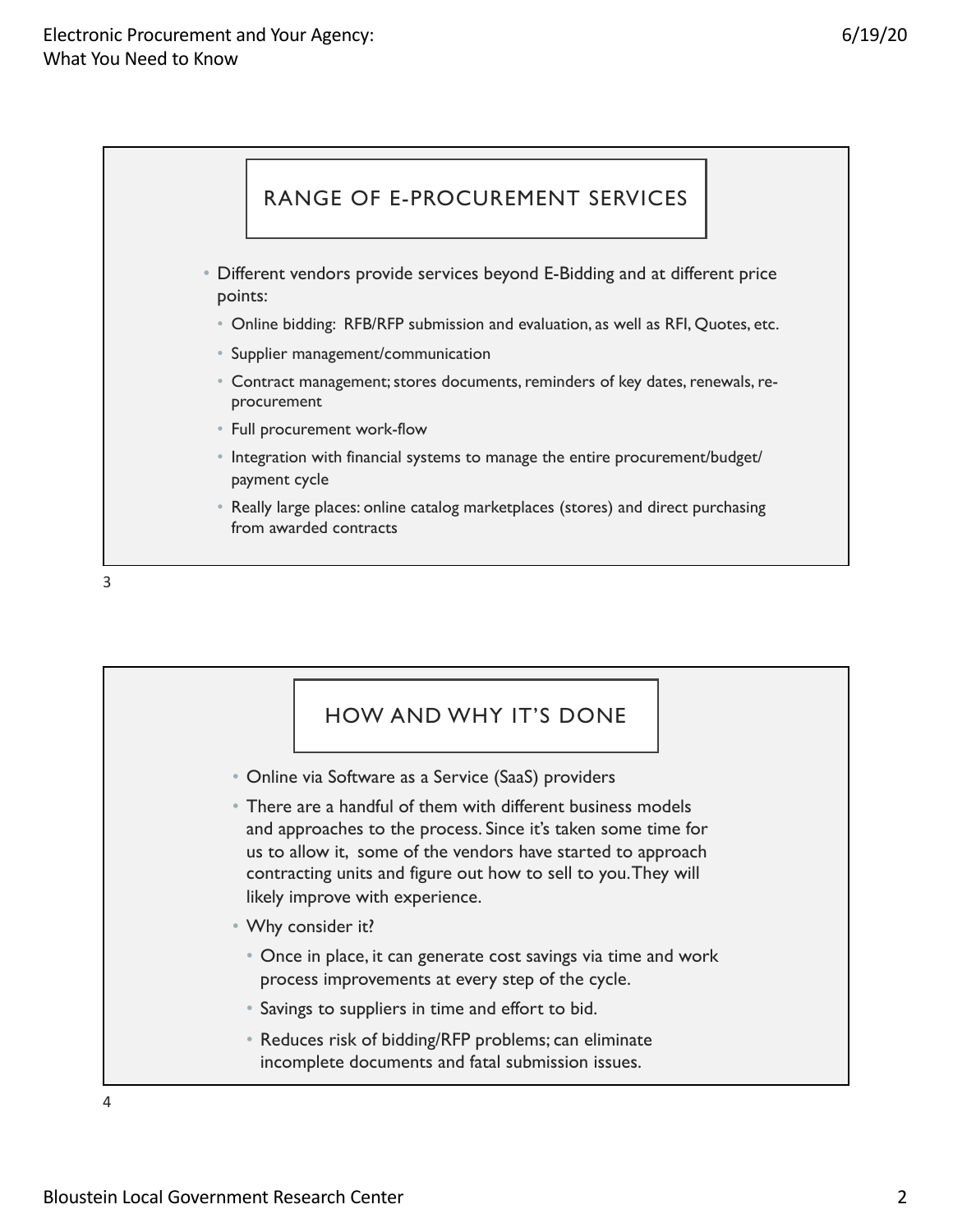## **ABOUT P.L. 2018, c.156** N.J.S.A. 40A:11-4.7 THRU 4.12

5



Bloustein Local Government Research Center 3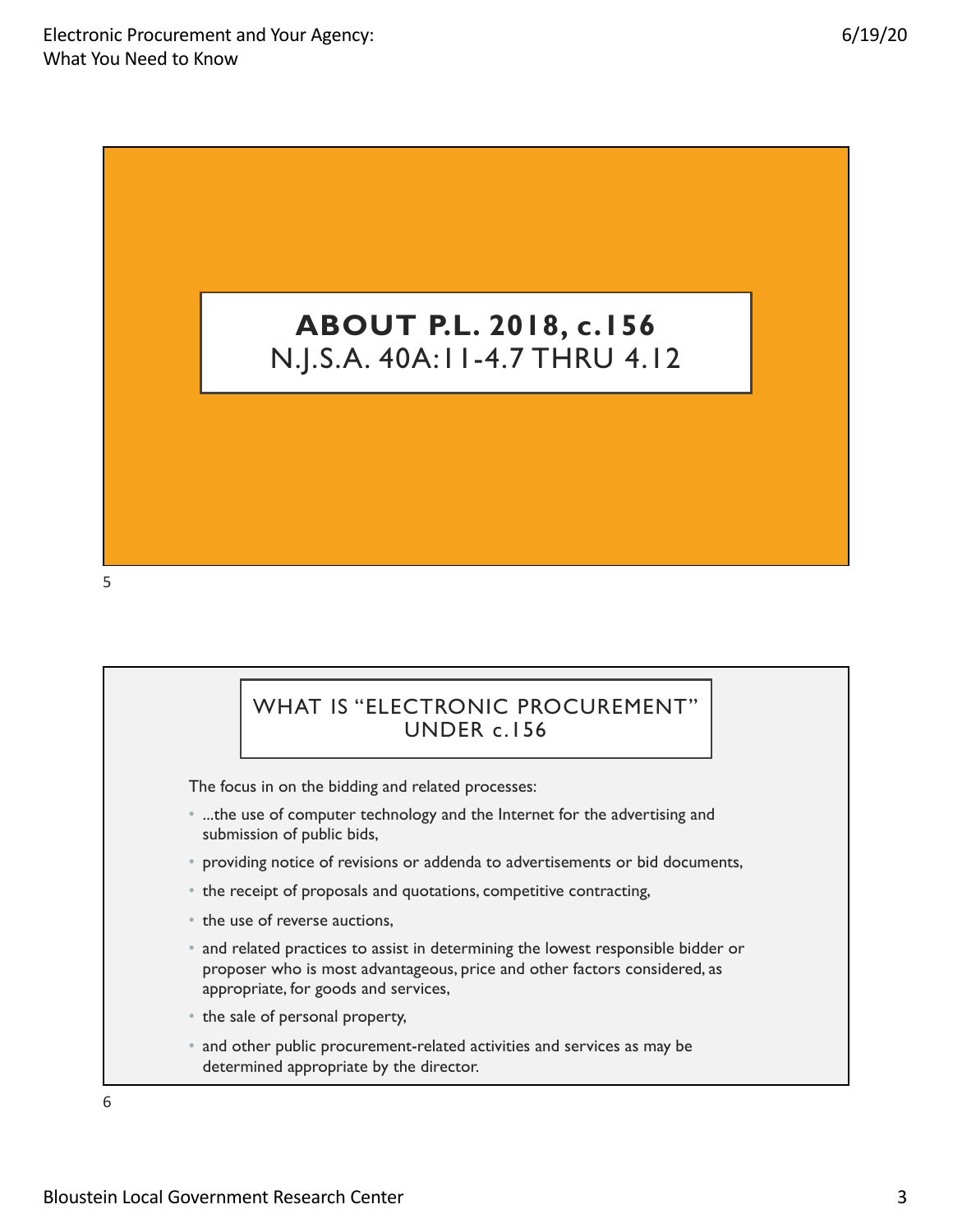

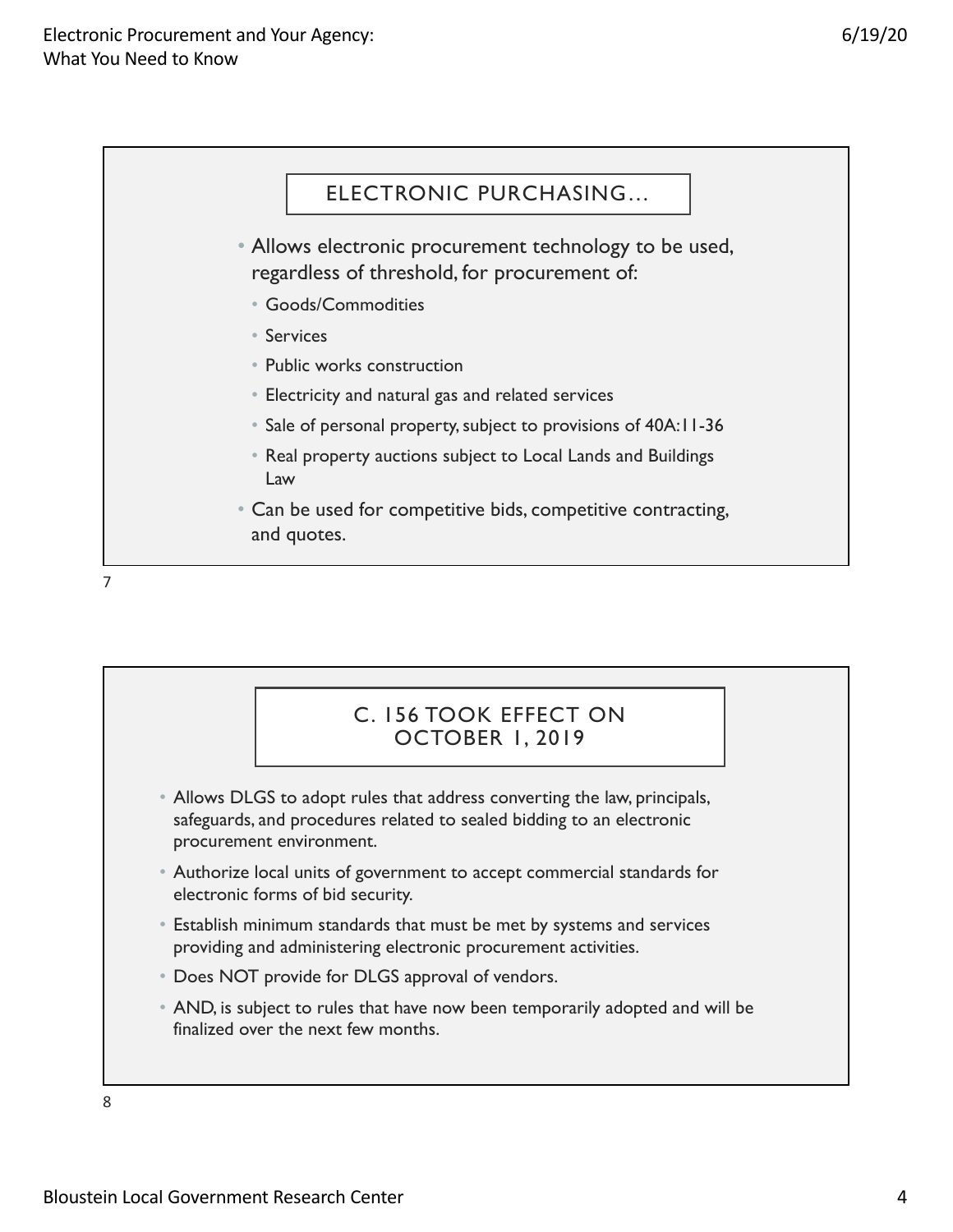

- No change in newspaper "notice advertising bids or RFPs" requirements.
- Requires general authorization of the governing body.
- Covers all LPCL and PSCL units; does not cover county colleges (at least not yet).

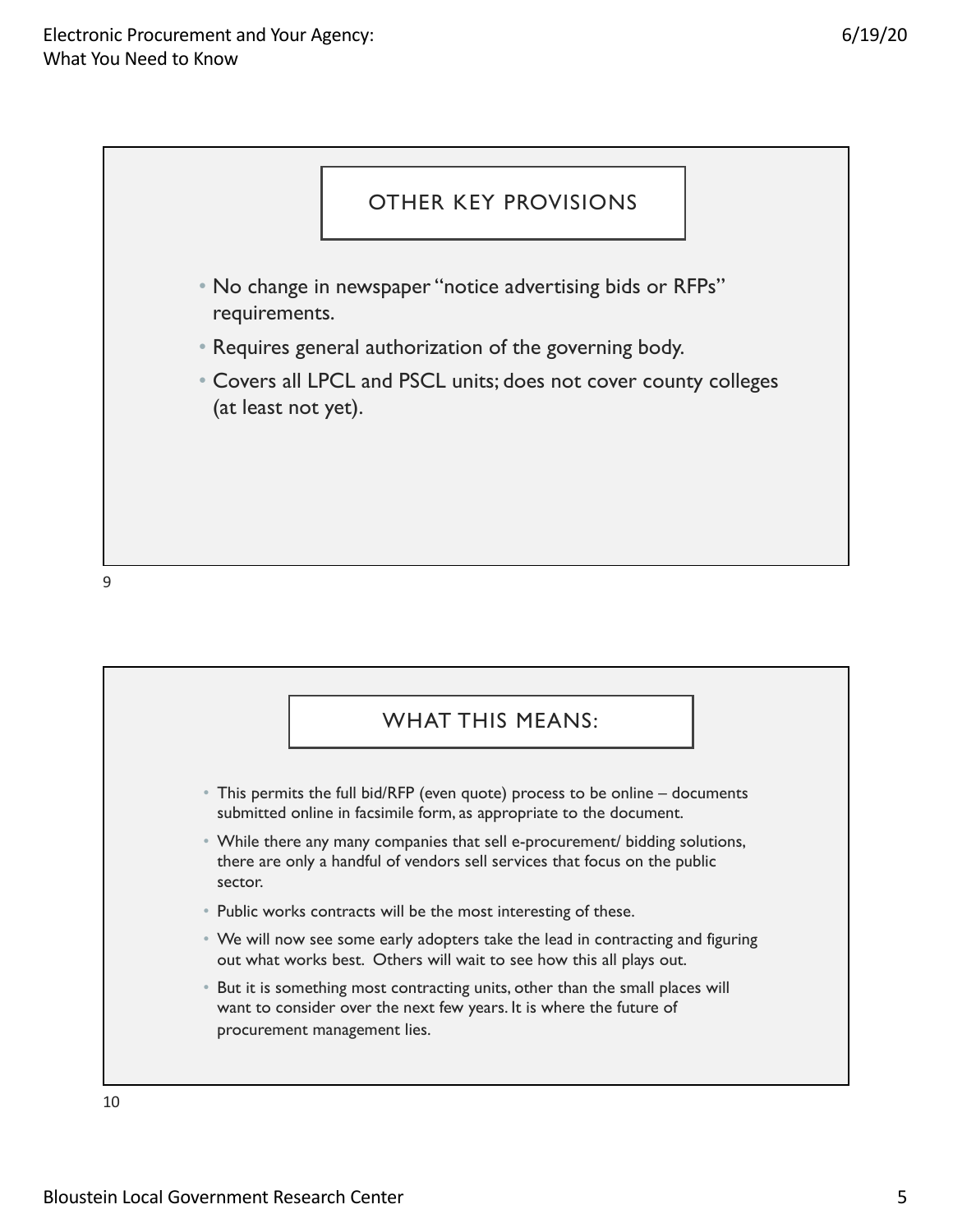# **HOW E-BIDDING WORKS**

E-Bidding is a Subset of E-Procurement Technology

11

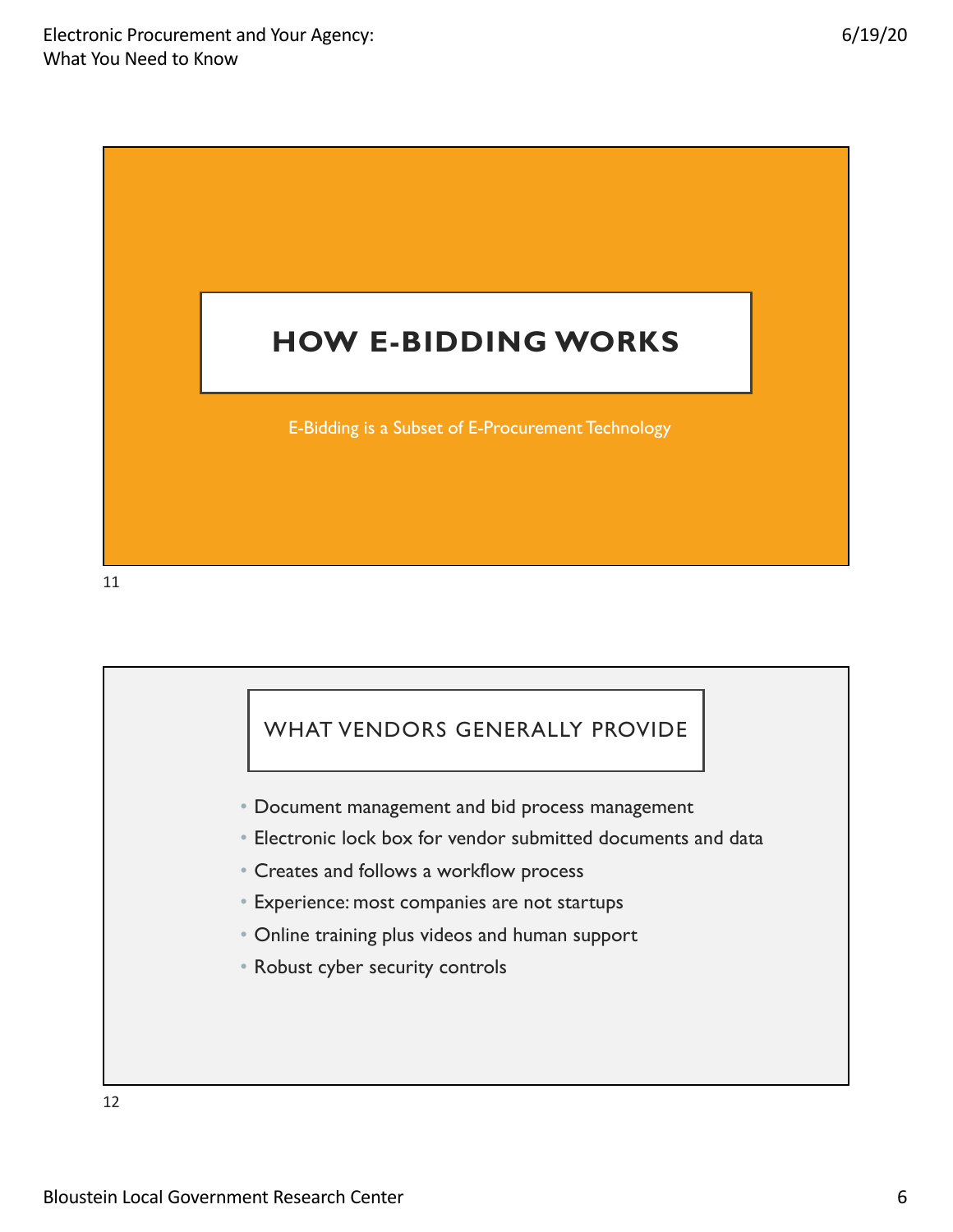#### OTHER ELEMENTS

- Range of different systems of different technology vintages:
	- Pricing models differ.
	- General presentation metaphors vary, e.g., online forms vs. uploaded PDF's.
	- Some systems register and notify bidders of opportunities.
	- Others provide free viewing for anyone.
- Online Q&A systems.
- Who pays? Variety of pricing models.



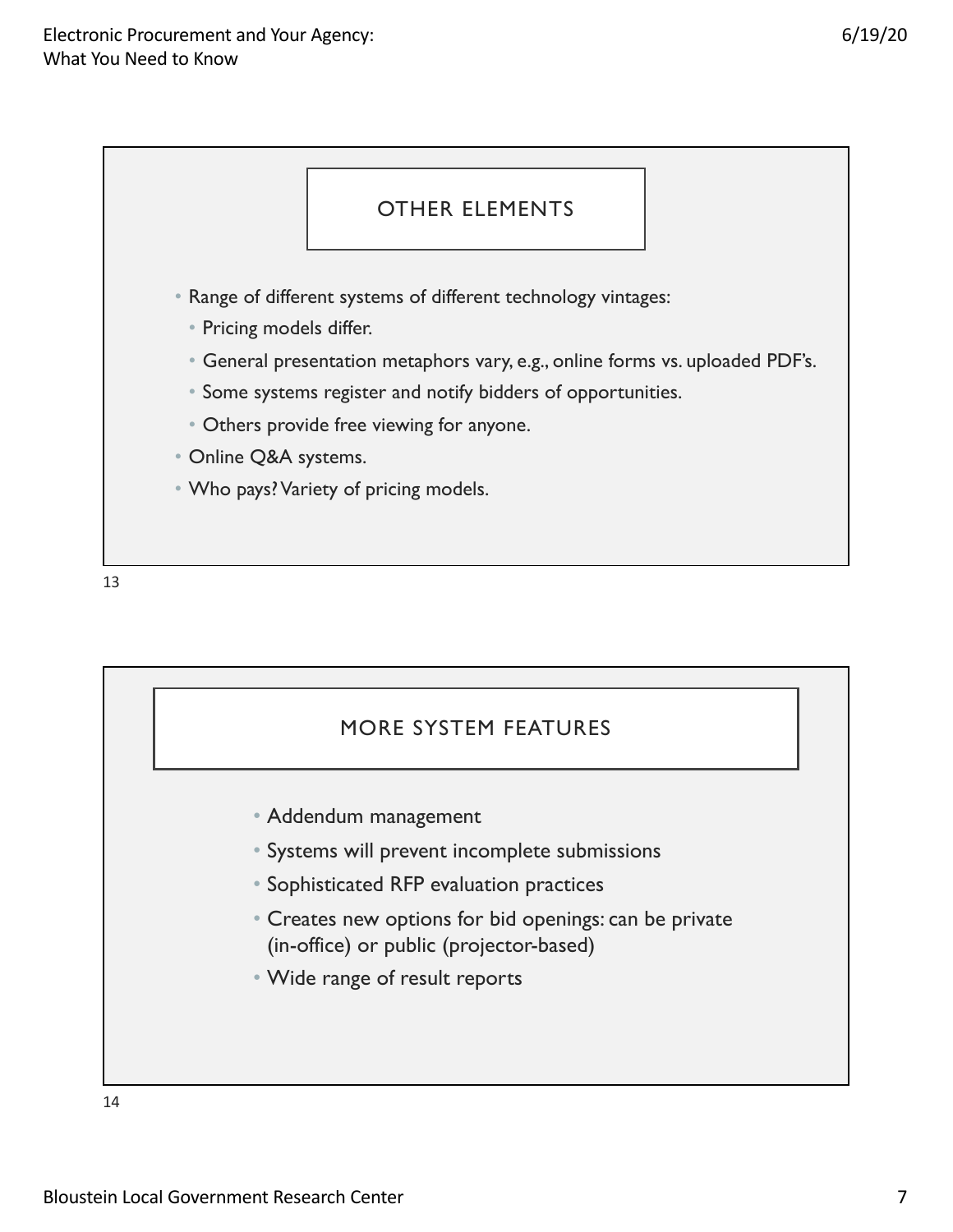

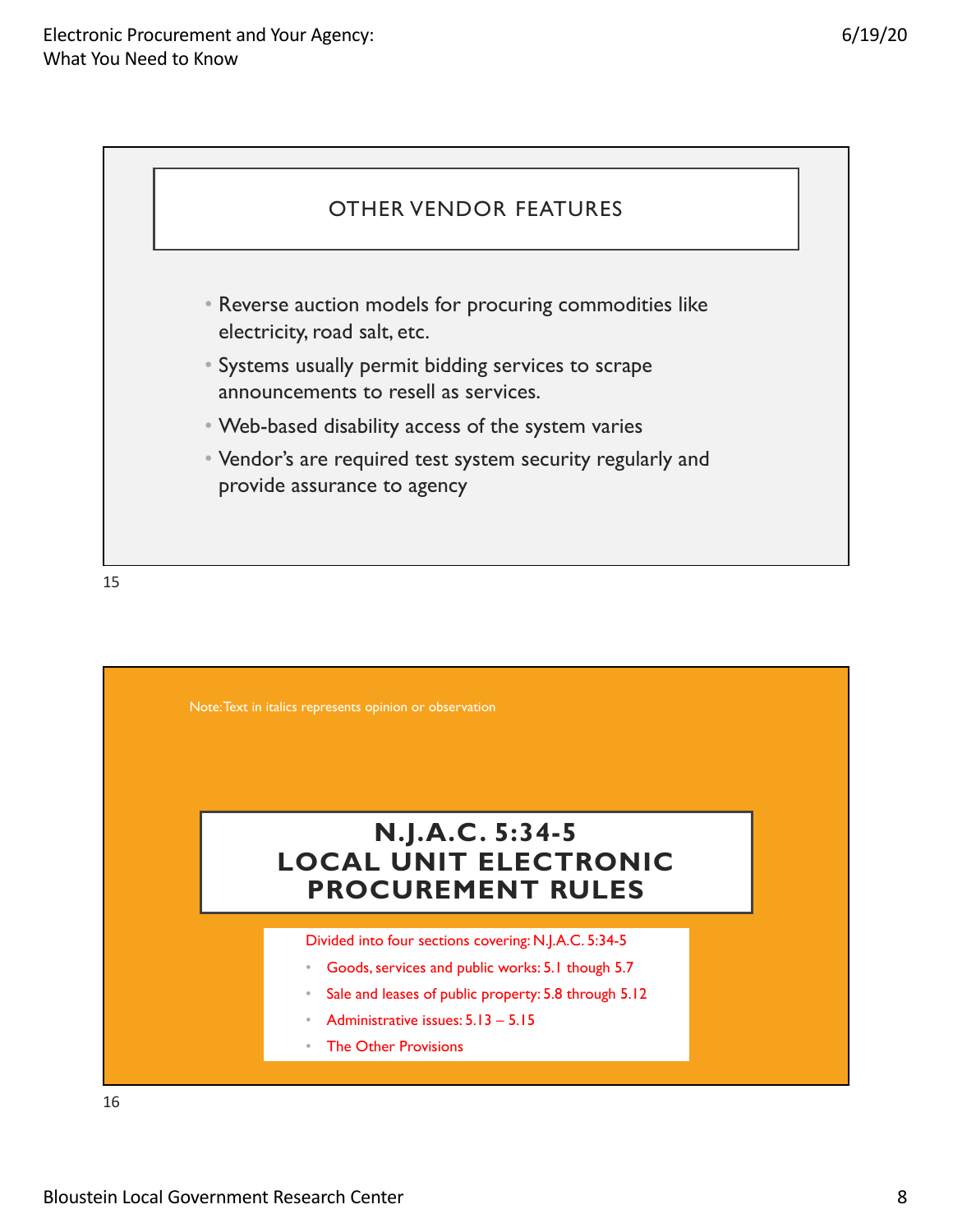

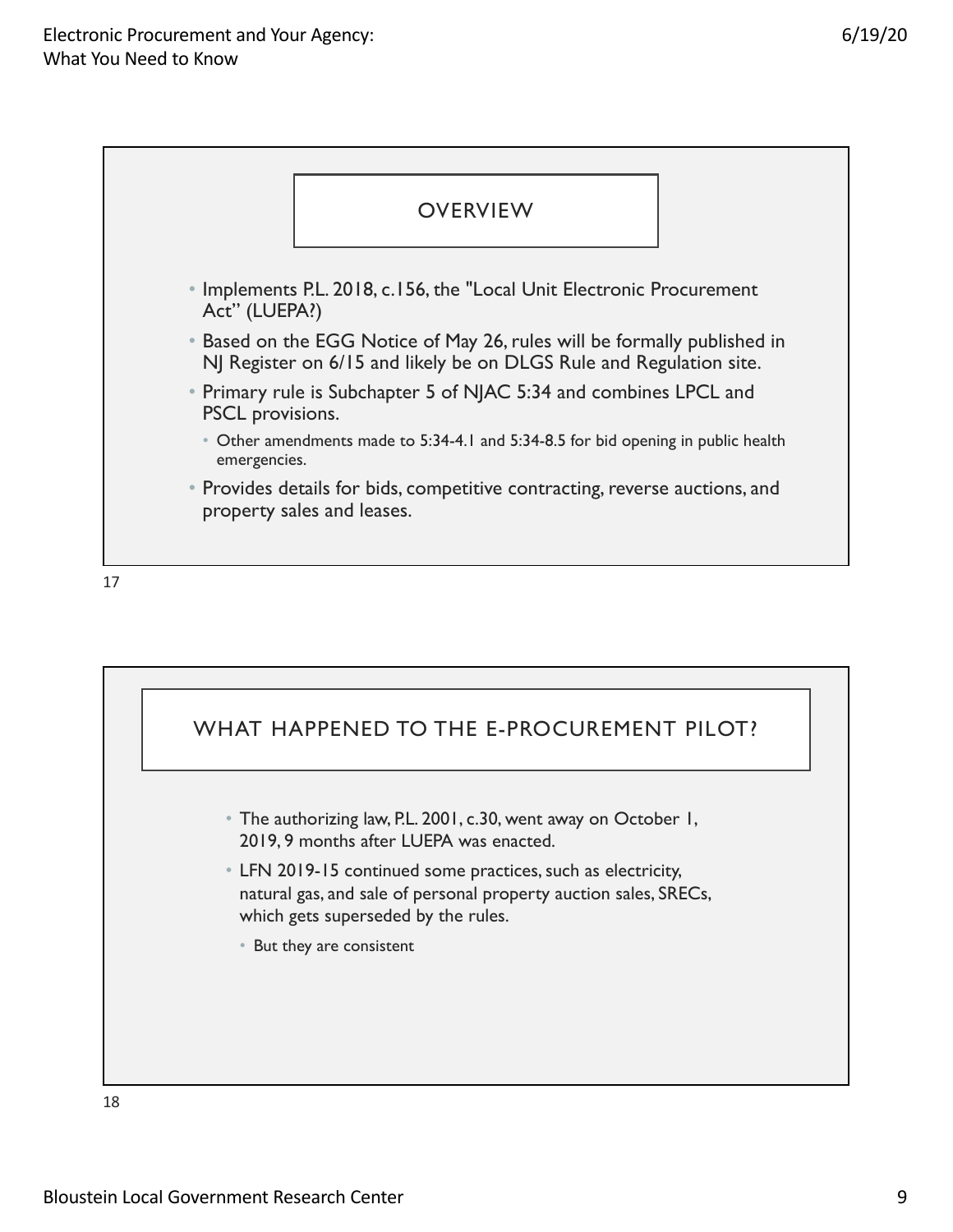### GOODS, SERVICES AND PUBLIC WORKS: 5:34-8.1 THOUGH 8.7

19

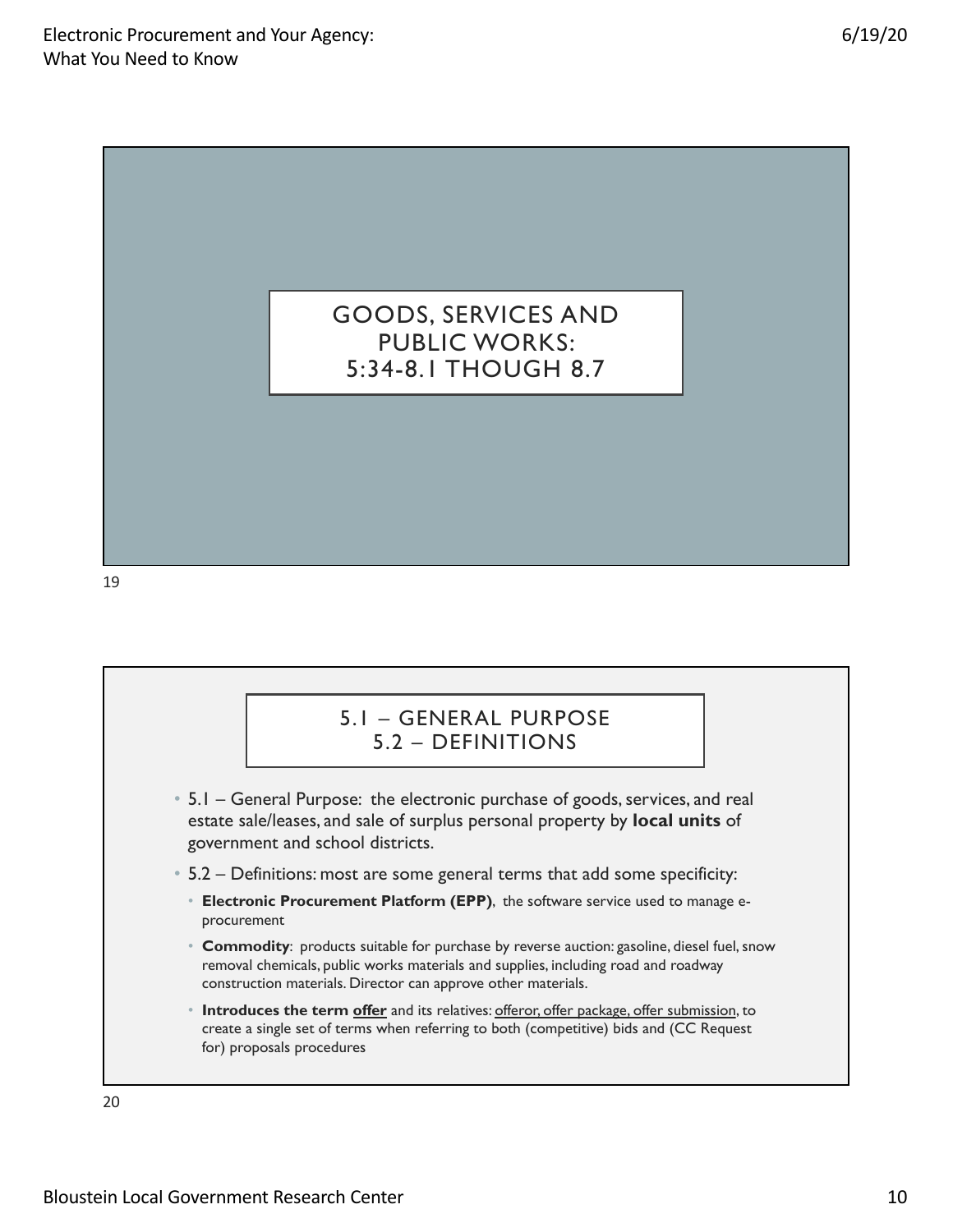### 5.3 – EPP FOR GOODS, SERVICES AND PUBLIC WORKS

- Sets out minimum requirements that EPP's must provide; securely upload docs, timestamps, provide a secure lockbox, have identify verification, and handle all forms and requirements online.
- Allows platforms to charge registration fees and fees for plans and specs. (There is a limit, but it comes up later.)
- Allows competitive procurement (bids/RFP) documents to be submitted via an EPP, kept secure until opening time.
- Requires all offerors and prices to be announced in real time when deadline passes.
- Local unit has option to reveal names of offer-takers (bidders who picked up specs) prior to opening.

![](_page_10_Figure_9.jpeg)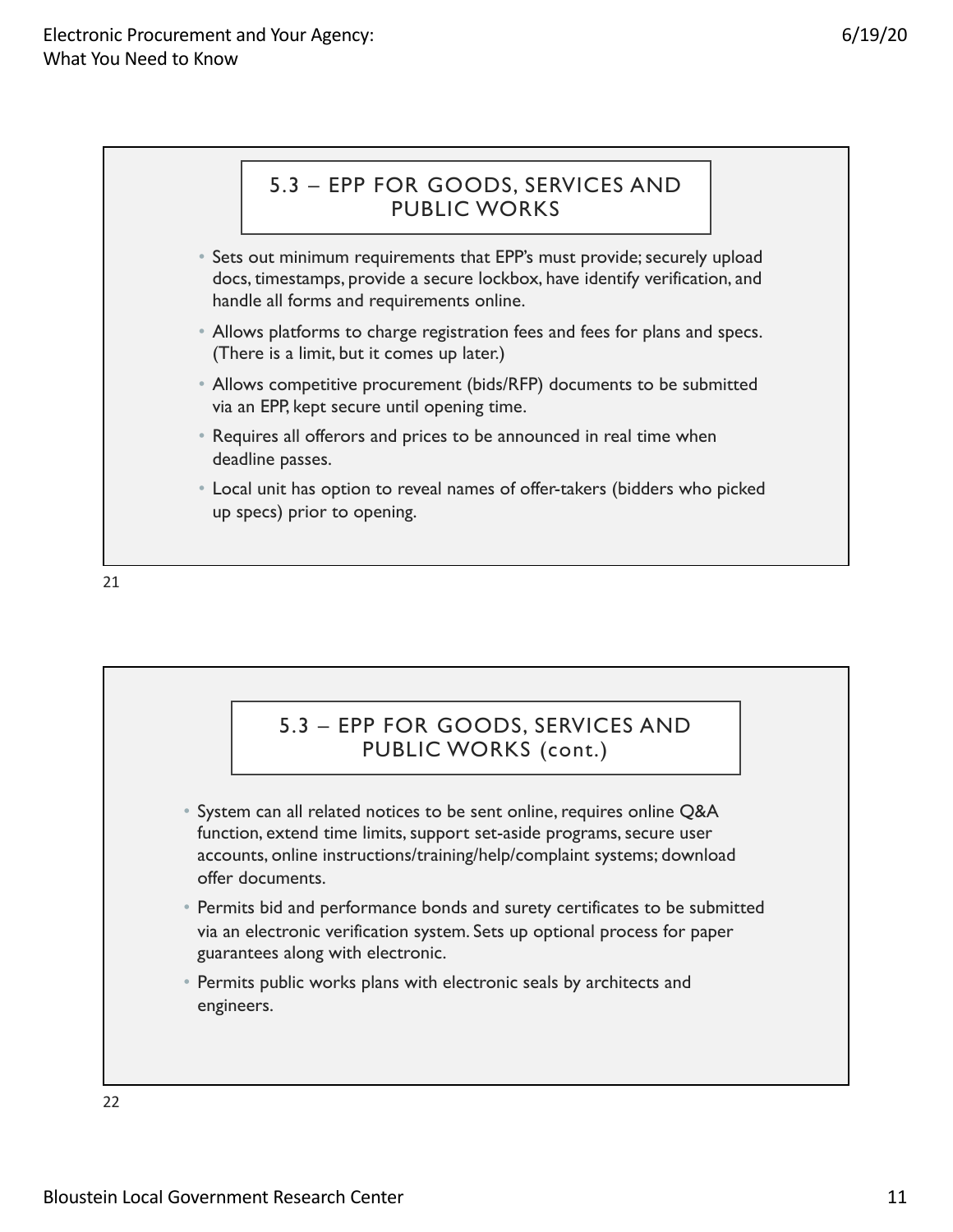#### Electronic Procurement and Your Agency: What You Need to Know

![](_page_11_Figure_2.jpeg)

- 5.4 Local unit can offer paper-based system at any time not locked in to always using electronic.
- 5.5 Required notices must still be published in newspapers even using online. If procurement is being done electronically, ad must contain:
	- That it is electronic
	- Name and web address of platform *(should be specific to the location of agency's activity or item)*
	- If using online and paper, that must appear in the ad
	- Submission deadline is the same across both
	- If an EPP fee, where to obtain a paper copy
	- Usual time limits apply to EPP (e.g., minimum 10 or 20 days from ad to open
- If the platform requires a fee to view, ad must include notice that the specs can be obtained at office, plus address and hours. *This may be a public access problem.*

![](_page_11_Figure_12.jpeg)

![](_page_11_Figure_13.jpeg)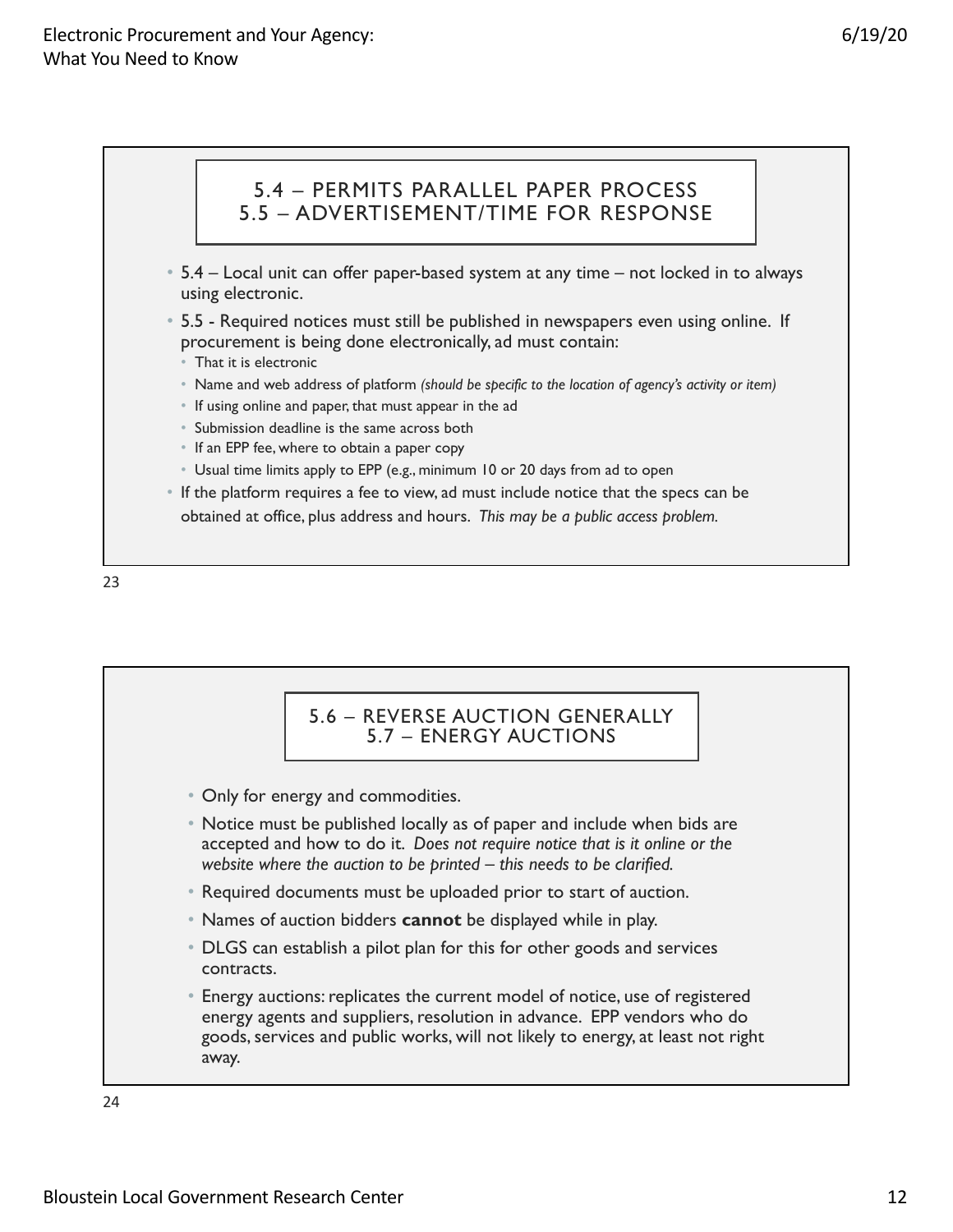### ONLINE SALE OF PERSONAL PROPERTY, AND SALE AND LEASE OF REAL ESTATE

25

![](_page_12_Figure_4.jpeg)

Bloustein Local Government Research Center 13 and 13 and 13 and 13 and 13 and 13 and 13 and 13 and 13 and 13 and 13 and 13 and 13 and 13 and 13 and 13 and 13 and 13 and 13 and 13 and 13 and 13 and 13 and 13 and 13 and 13 a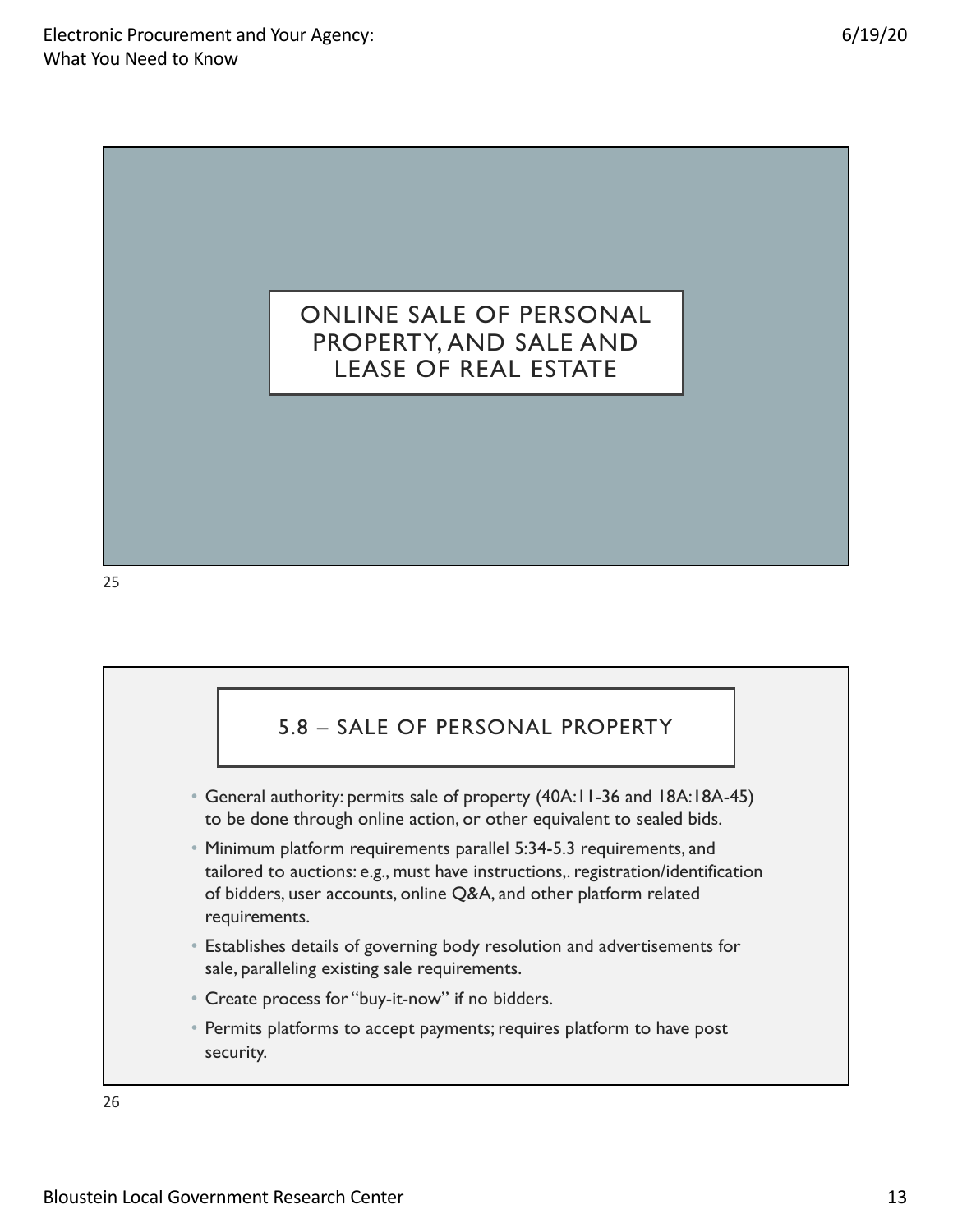#### **LOCAL GOVERNMENT** 5.9 – SALE OF REAL ESTATE (40A:12-13)

5.10 – LEASE OF REAL PROPERTY (40A:12-14)

#### **BOARD OF EDUCATION**

5.11 – SALE OF REAL PROPERTY (18A:20-6 AND 7) 5.12 – LEASE OF REAL PROPERTY (18A:20-8.2)

- Generally follows 5:34-5.8 provisions but tailors and limits them to the specific circumstances of land and building sales and lease.
- Keep in mind that the Local Land and Building Law (40A:11-12) is not the most thorough or comprehensively written laws. Likely that I8A:20 has similar issues.
- Best advice; read then consult with your attorney.

27

![](_page_13_Picture_10.jpeg)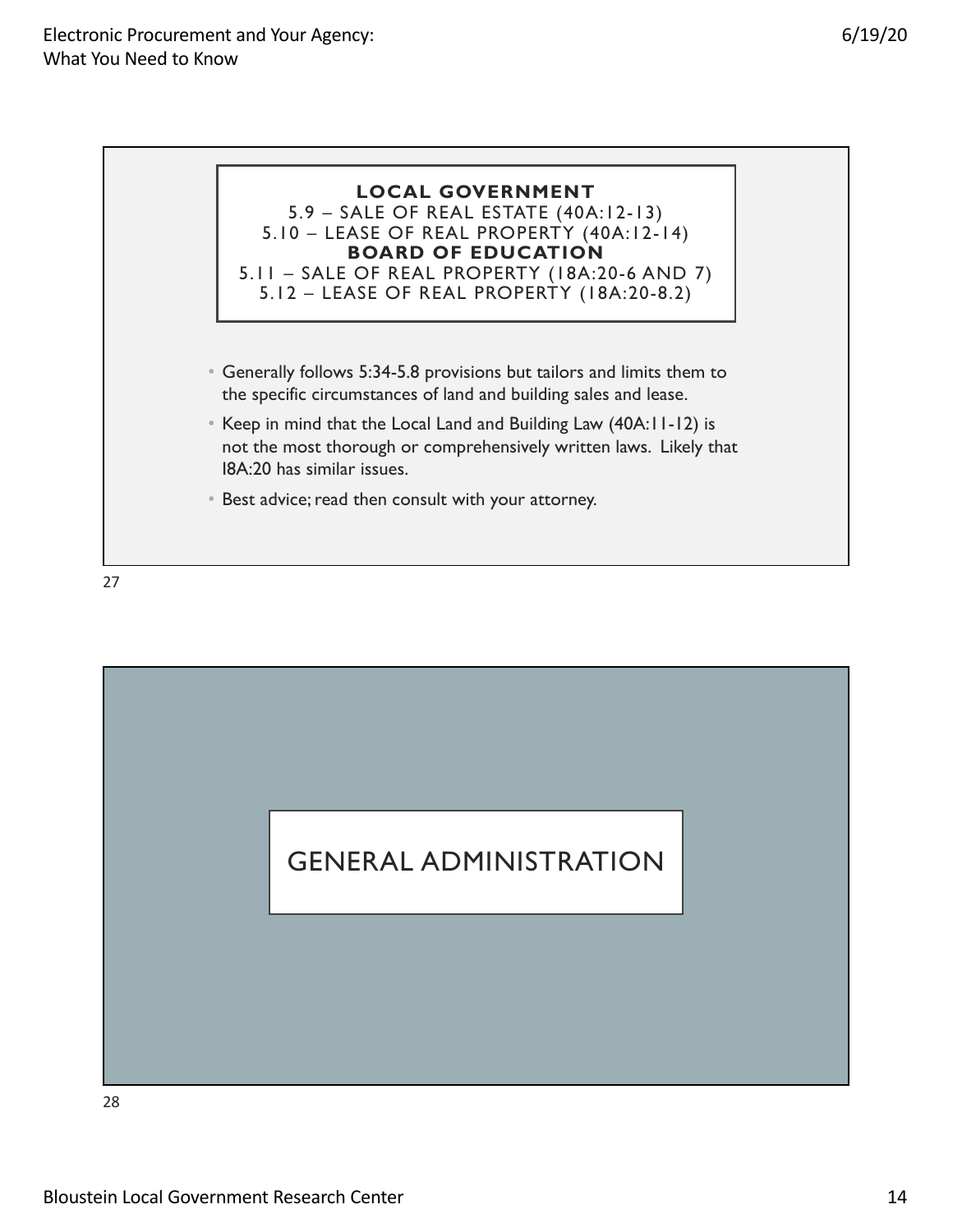#### 5.13(a-c) FEES FOR EPP SERVICES

- An EPP **shall not** charge an offeror more than:
	- \$50/offeror submission
	- \$50 to access documents and information (excludes platform registration fee)
	- Percent of winning offer
	- Sperate fees for accessing documents or information and submitting
- Energy reverse auctions fee may be based on volume of electricity or gas purchased.
- Set-aside contracts: EPP shall either waive fees to access information or submit offer or be refunded by the local unit.

29

![](_page_14_Figure_11.jpeg)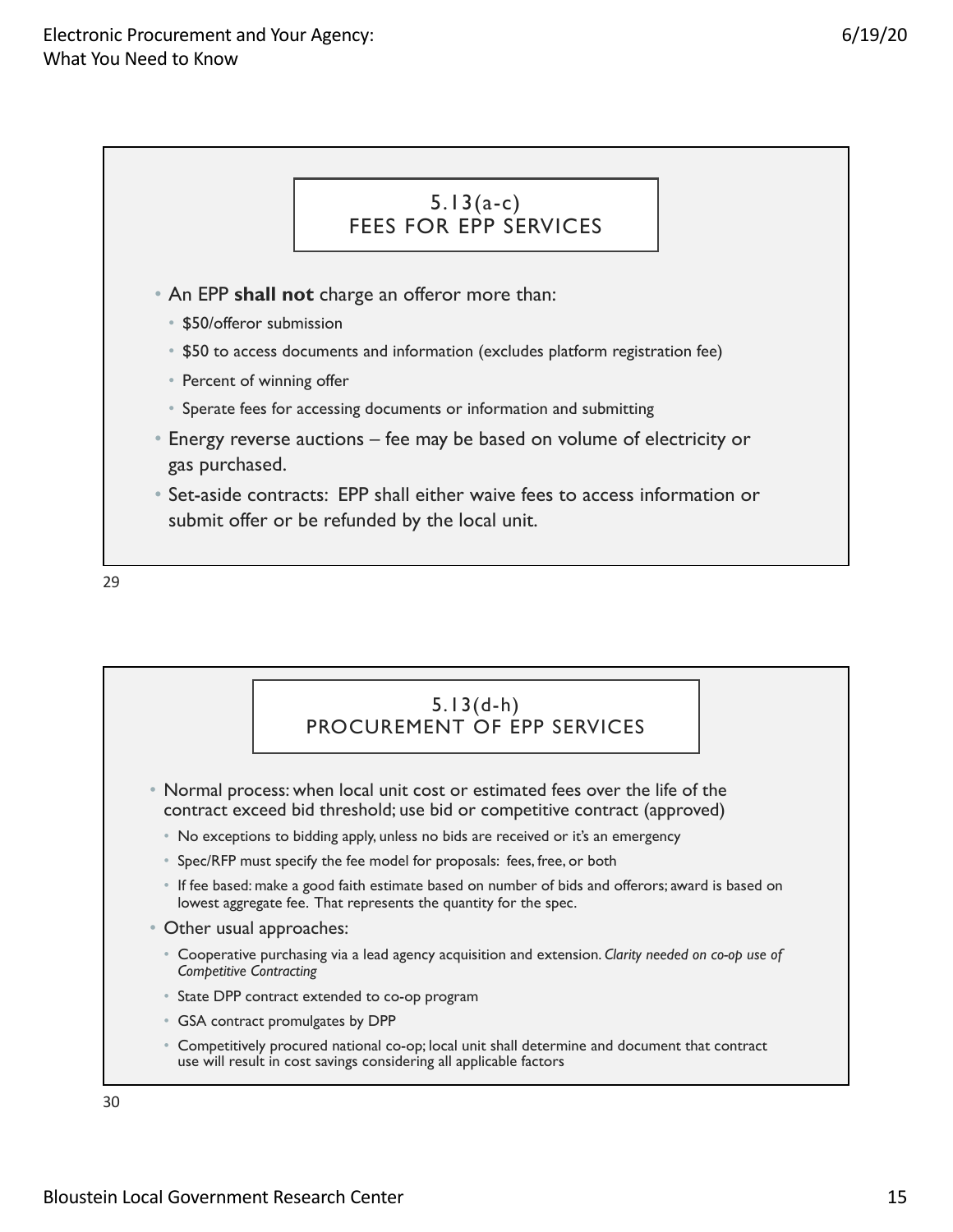![](_page_15_Figure_2.jpeg)

- Requires EPP systems to use US FedRamp "Moderate Impact Level Authorized" servers or cloud. That's good, and the rule includes other appropriate technical requirements.
	- *Require them in your spec and require a certification that they will comply.*
- Rule compliance requires they submit various proofs, including:
	- Notifying you of any data compromise incidents
	- Provide you an annual report (get the latest as a spec requirement) of satisfactory cyber security controls. You can require a SOC2 or other evidence of security status.
- All offeror data collected by the platform is yours, and they must be able to submit it in a "universal format" (PDF). *We may need some more clarity on this.*
- EPP cannot be used as a permanent records repository and records need to be provided to you in some way. *This may require additional clarity as well.*

![](_page_15_Figure_11.jpeg)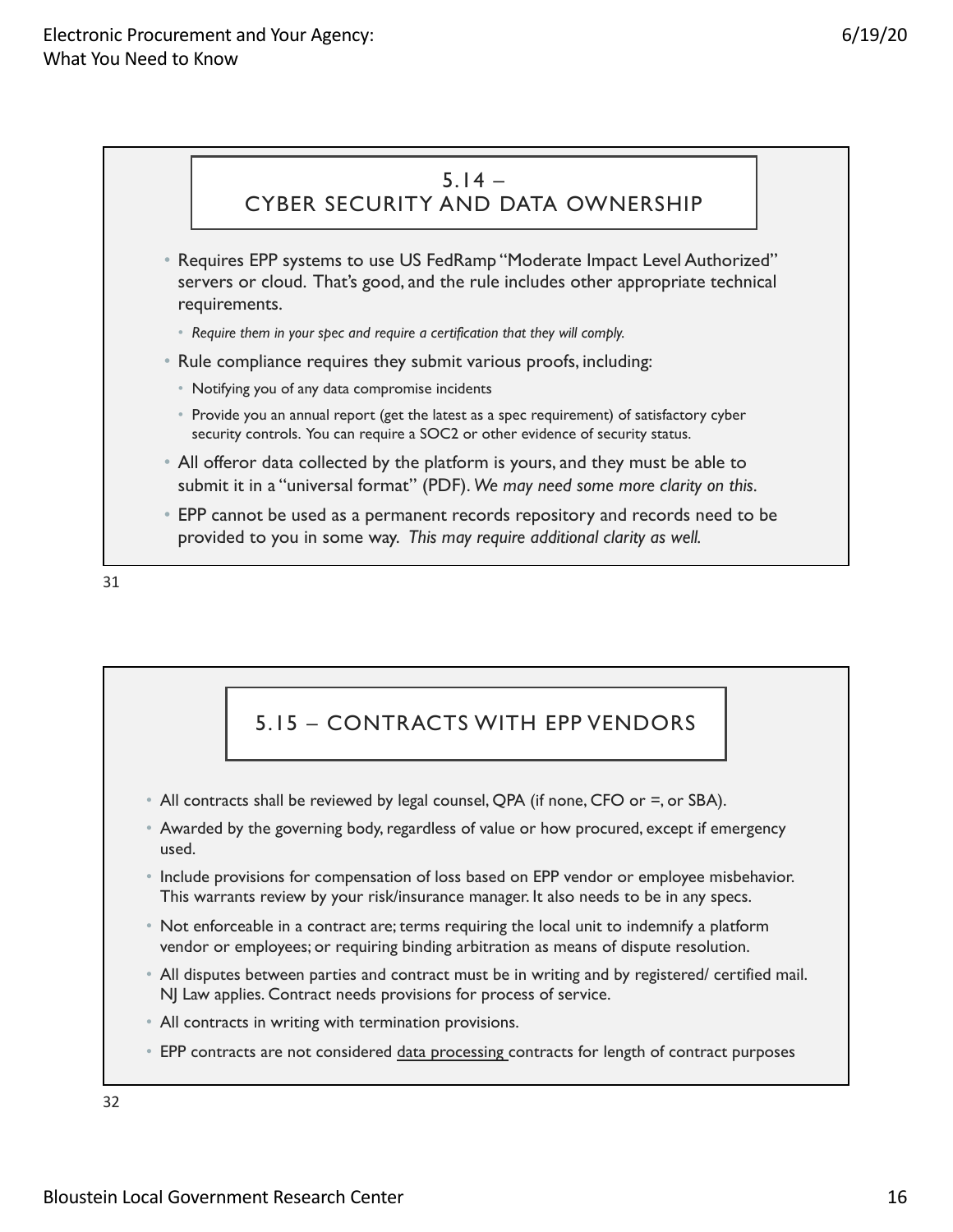# THE LAST PROVISIONS

33

![](_page_16_Figure_4.jpeg)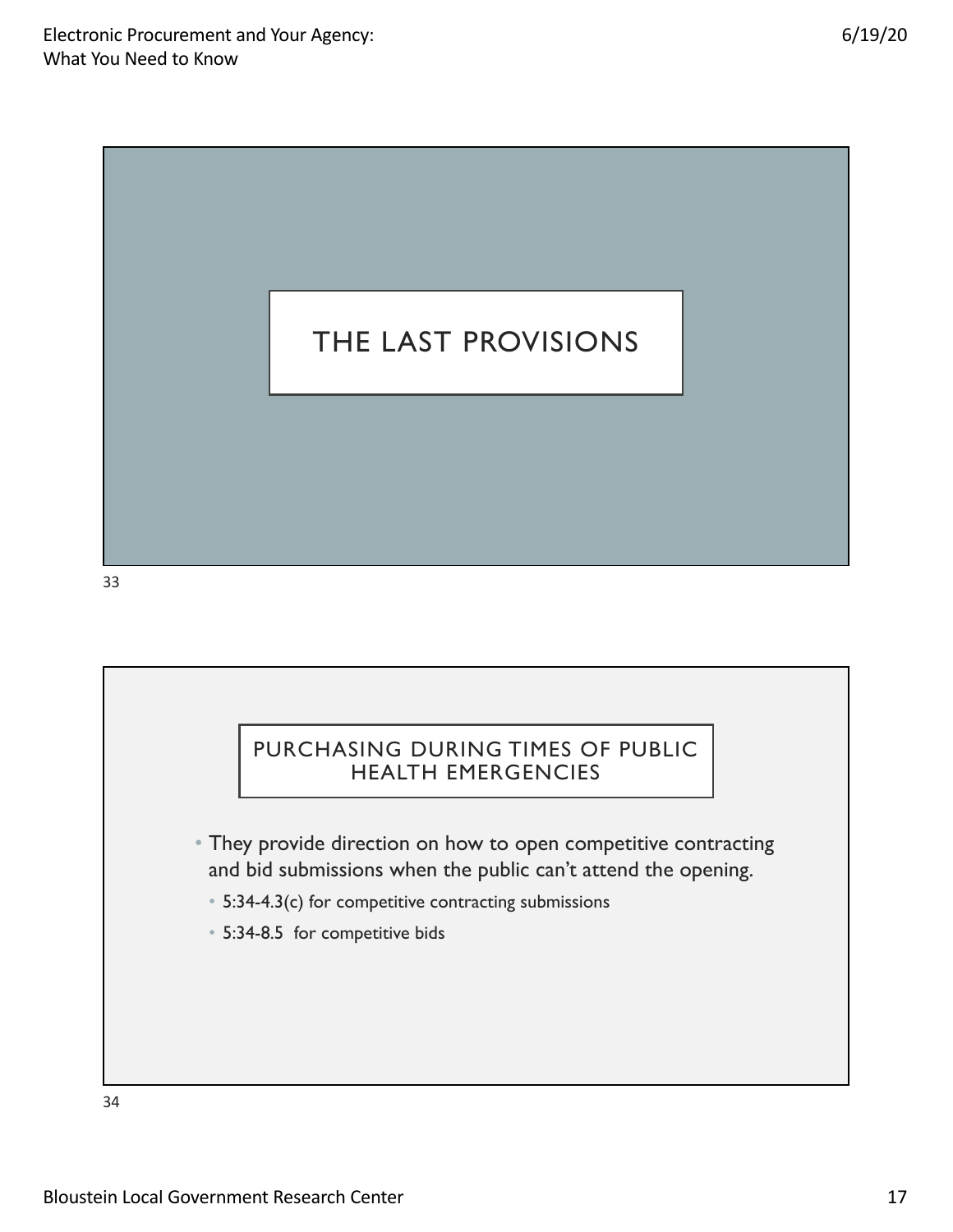#### 5:34-8.5

#### **BID** OPENING DURING PUBLIC HEALTH EMERGENCY

- Ratifies what you've generally been doing; they are consistent with the emergency guidance issued by DLGS on public meetings.
- Applies to bid openings during a public health emergency declared by the governor. It permits contracting units to prohibit offerors and public from physical attendance if they open them online.
- Bid ads must be explicit in explaining why, and how public can remotely attend.
- Must use web conference or live streaming tech with video and audio so people can see that only bids timely received are opened.
- Paper bids must be displayed back and front of package before opening, and content read, including prices and noting documents submitted (like a normal opening).
- After close, apparent low bidder submission must be scanned and posted online; if more than one apparent one, scan and post all. Tell all bidders where posting can be found.
- Does not address EPP-based openings

35

![](_page_17_Figure_12.jpeg)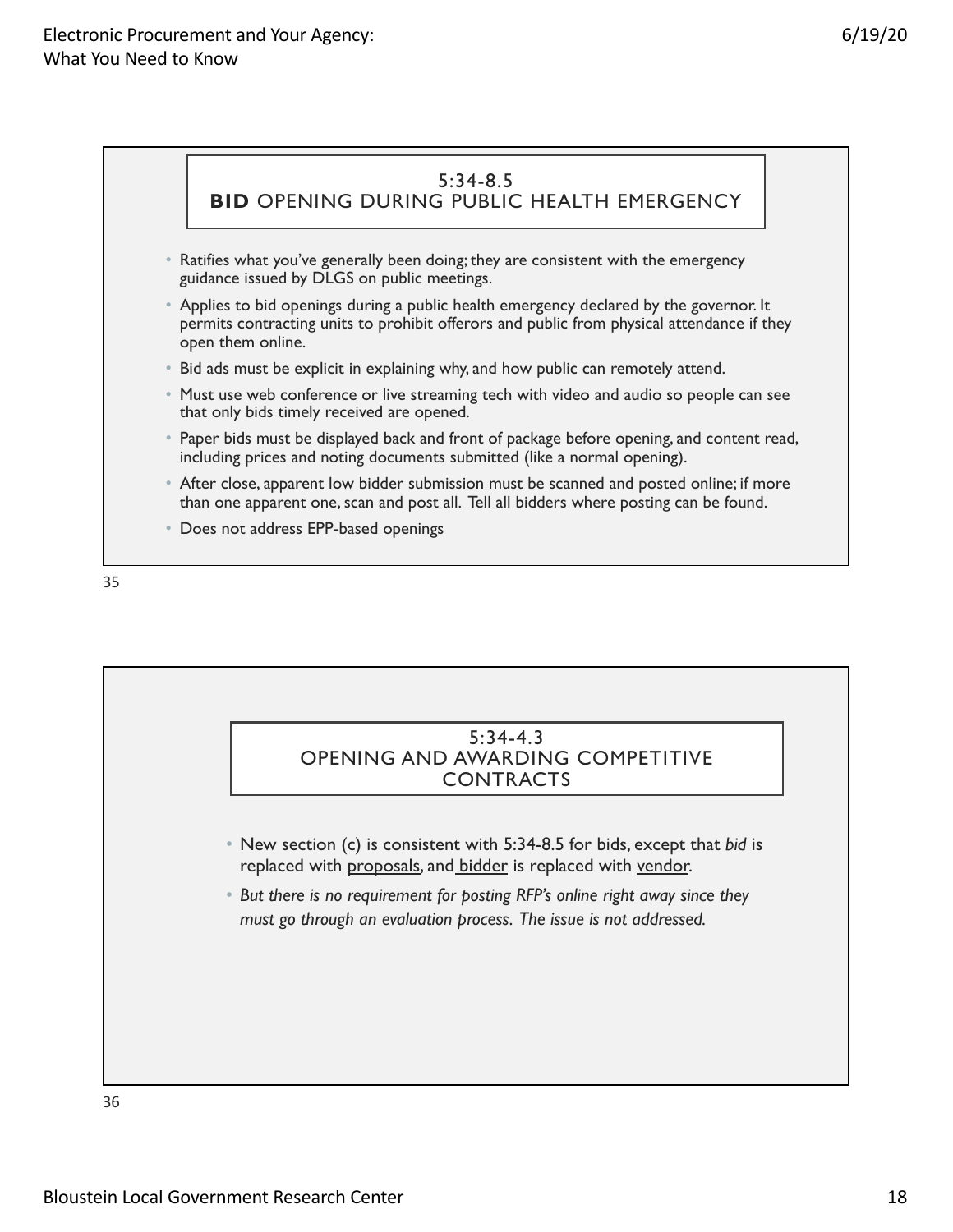# **SO, NOW WHAT?**

*It's all about managing risks*

![](_page_18_Figure_5.jpeg)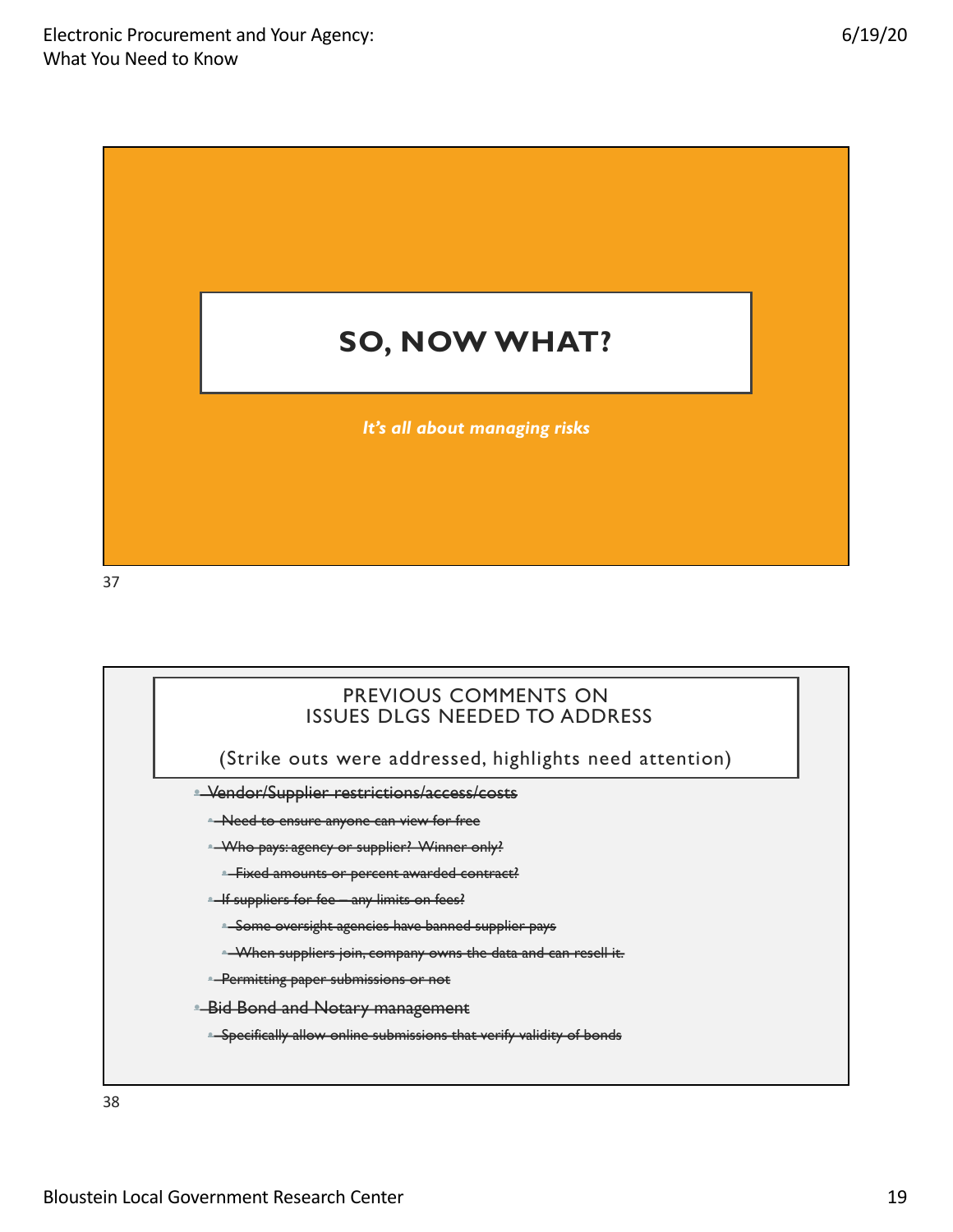![](_page_19_Figure_2.jpeg)

![](_page_19_Figure_4.jpeg)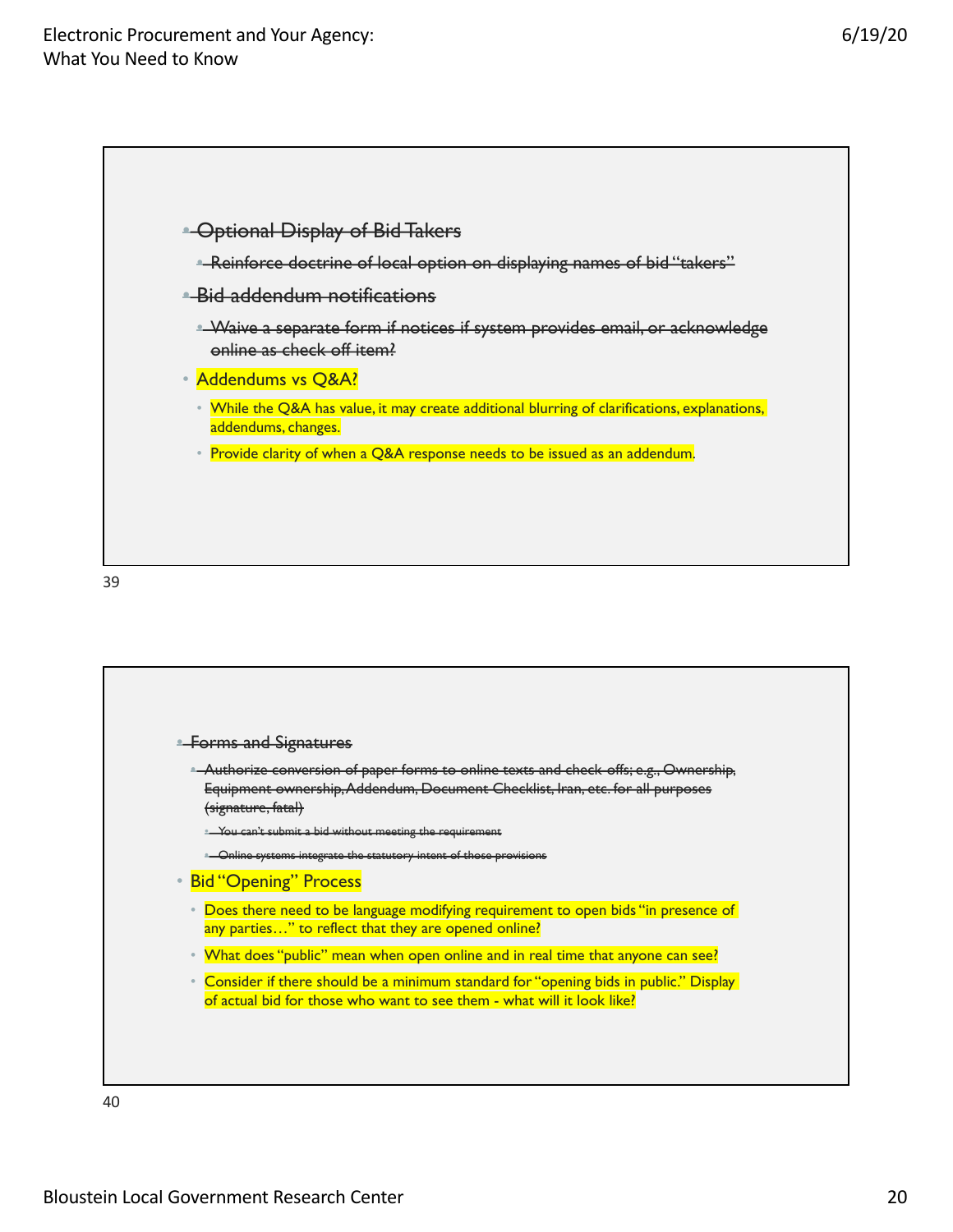![](_page_20_Figure_2.jpeg)

![](_page_20_Figure_3.jpeg)

![](_page_20_Figure_4.jpeg)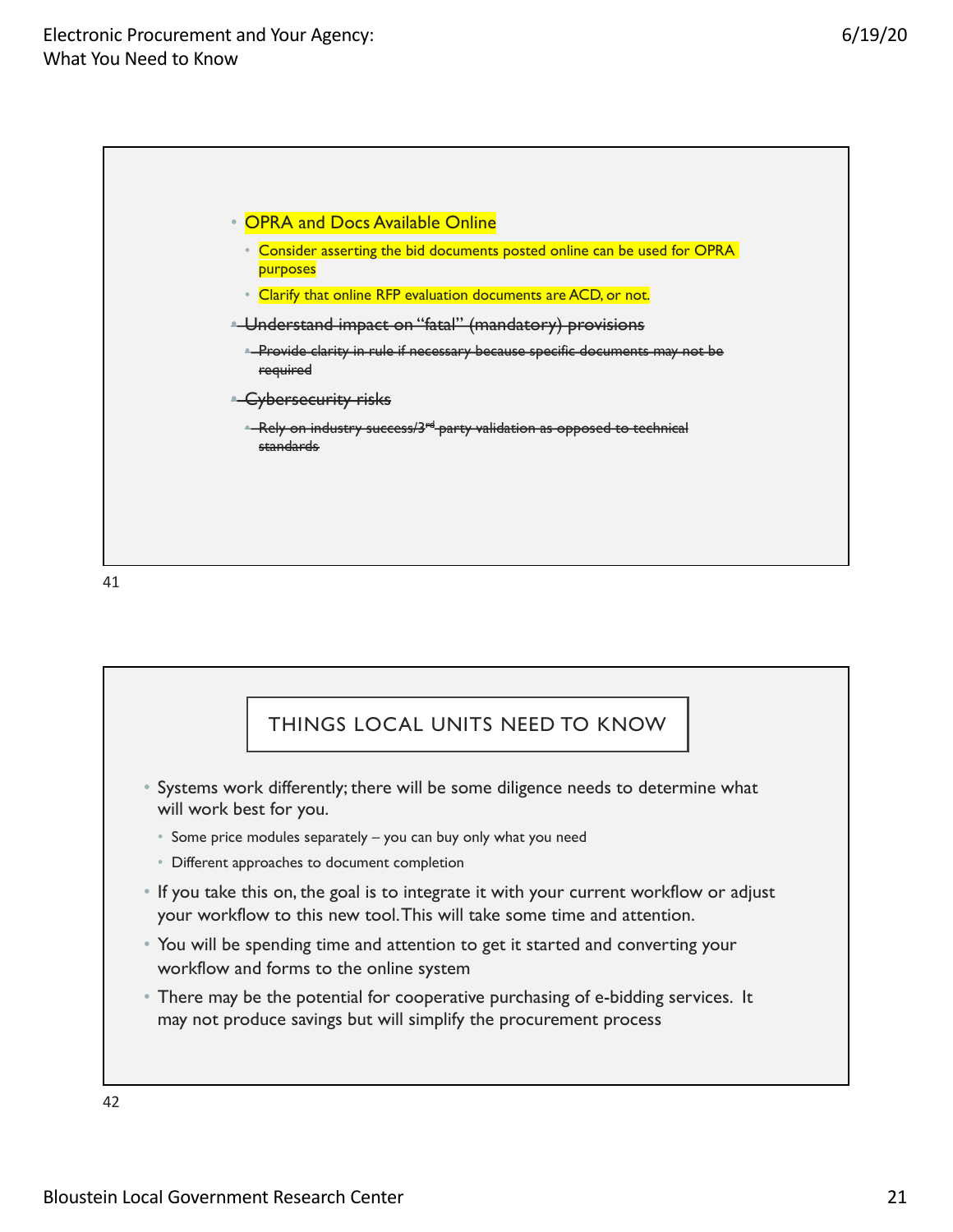![](_page_21_Figure_2.jpeg)

- Watch for the forthcoming Local Finance Notice on this. It may include additional guidance.
- Review the rules See if DLGS will resolve the open issues for the LFN or an amendment
- Due some diligence with vendors; demos, website reviews, maybe partner with peers (Association or county demo days?)
	- Understand differences between vendors
	- Understand integration or changes to your practices
- Consider what level of services you want, or to phase into
- Decide on PDF forms vs. system-based online forms or both as needed
- Construction bidding: some specialized vendors that focus on this space are around as well.
- Find vendors who have set up NJ-based templates for common forms

![](_page_21_Figure_13.jpeg)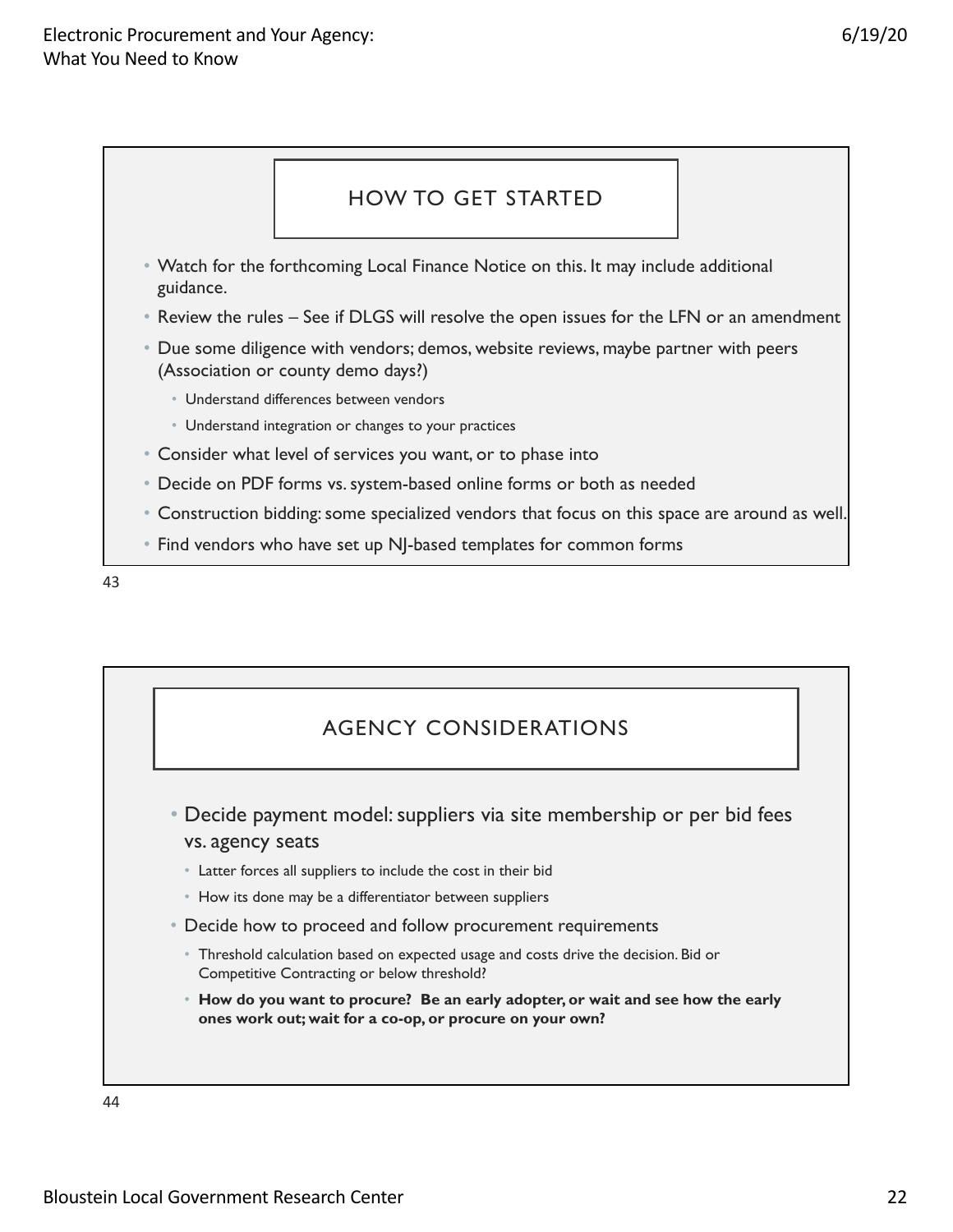#### IN REAL LIFE…

- On your own (or partner with others)
	- Research your options and costs to decide how to procure a system
	- Develop an implementation plan
	- Procure and implement a system
	- Prepare a specification
	- Release the RFB/RFP!
	- Open at the appointed time
- Or, watch and learn from your early adopting peers
- And learn from vendor experience

45

![](_page_22_Figure_13.jpeg)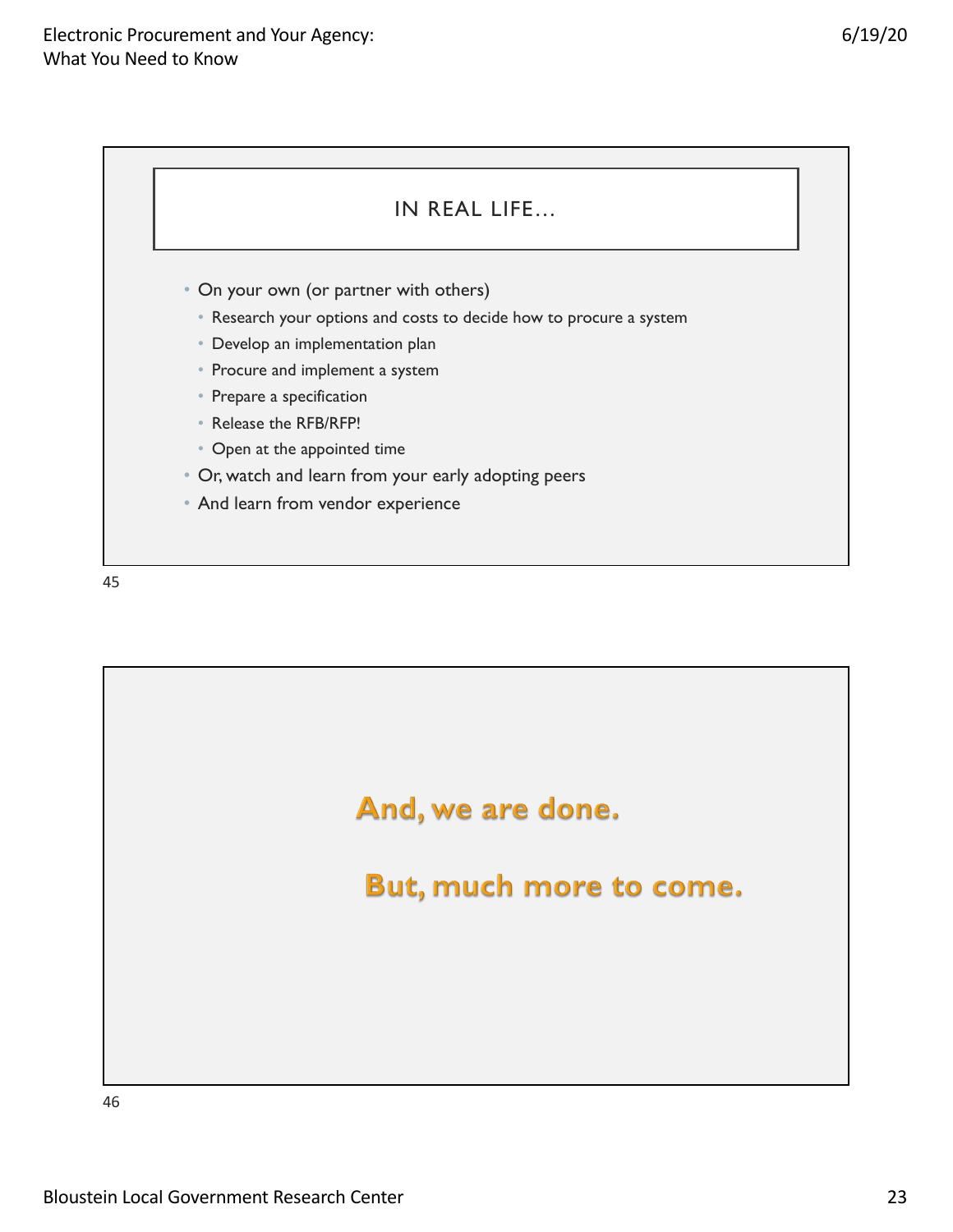## **HOW THIS ALL WORKS: SUPPLIER SUBMISSION AND COMPLIANCE ELEMENTS**

47

![](_page_23_Figure_4.jpeg)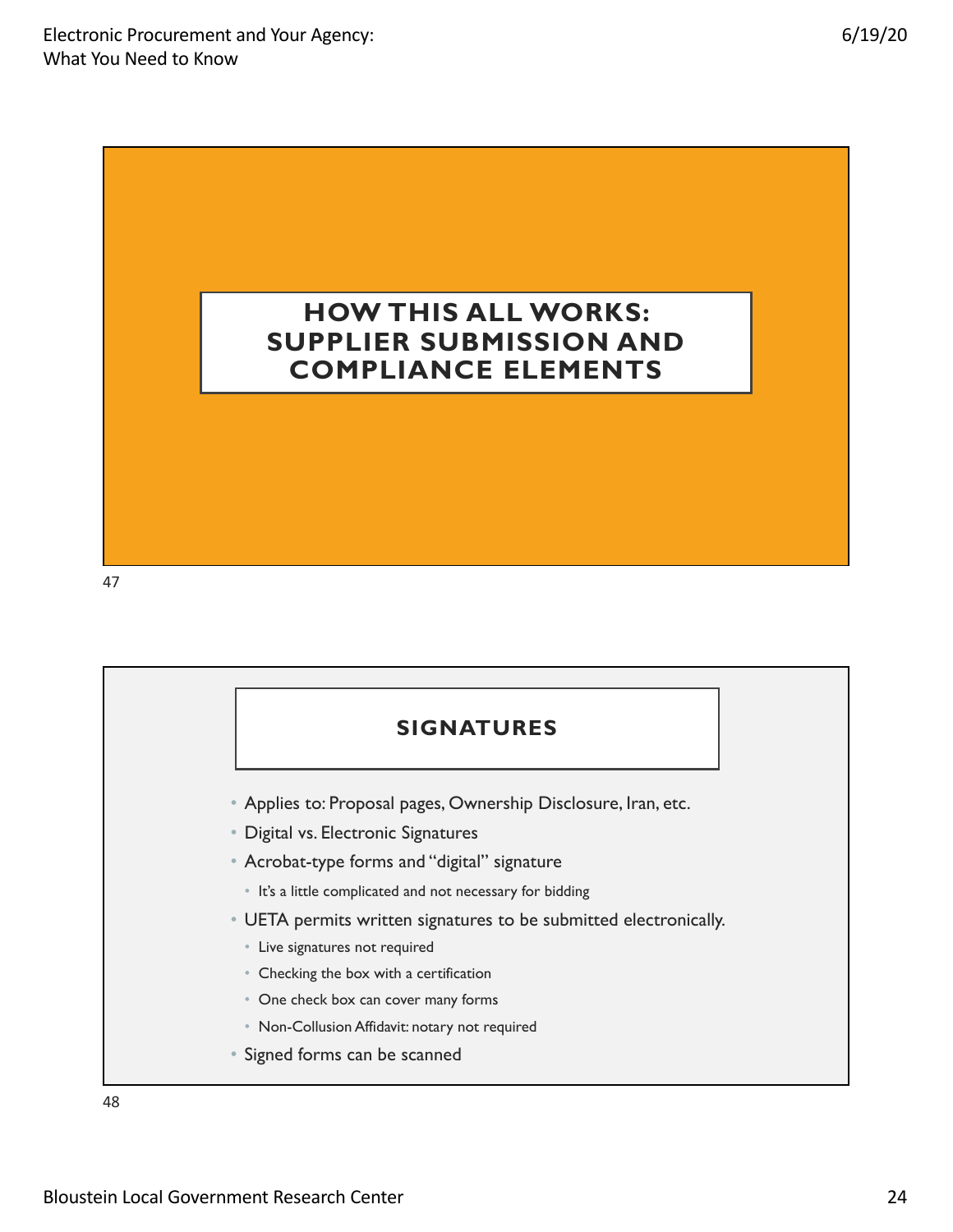![](_page_24_Figure_2.jpeg)

![](_page_24_Figure_4.jpeg)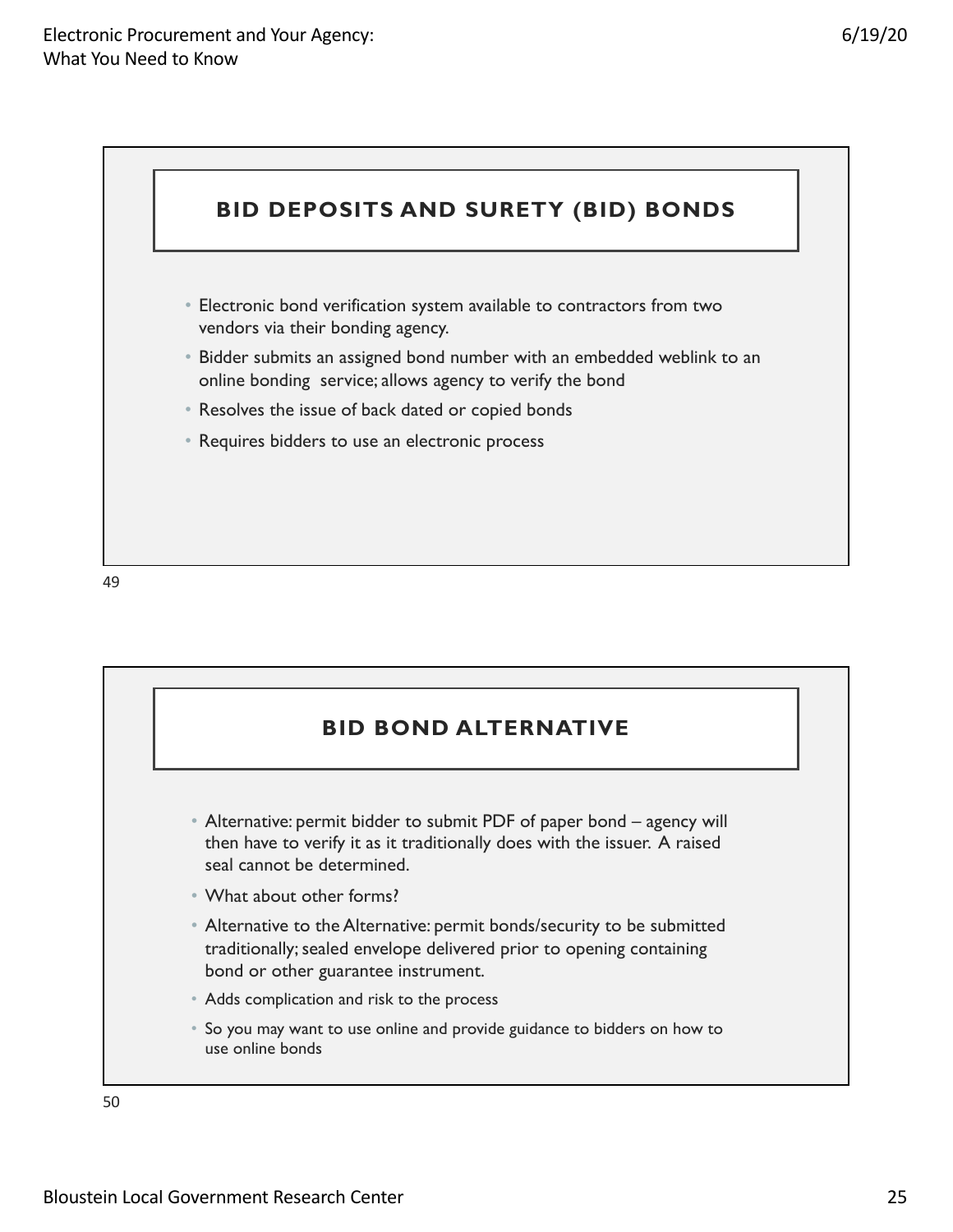![](_page_25_Figure_2.jpeg)

- Not an issue in NJ. Sealed documents not required. Most notaries use a stamp. Stamped documents can be scanned and uploaded
- And it turns out, there are few if any bid documents that require a notary endorsement.
- Certifications are the alternative: "I certify that the foregoing is true and I am aware if any of the foregoing is willfully false then I am subject to punishment and penalty" or words to that effect.
- About the Non-Collusion Affidavit